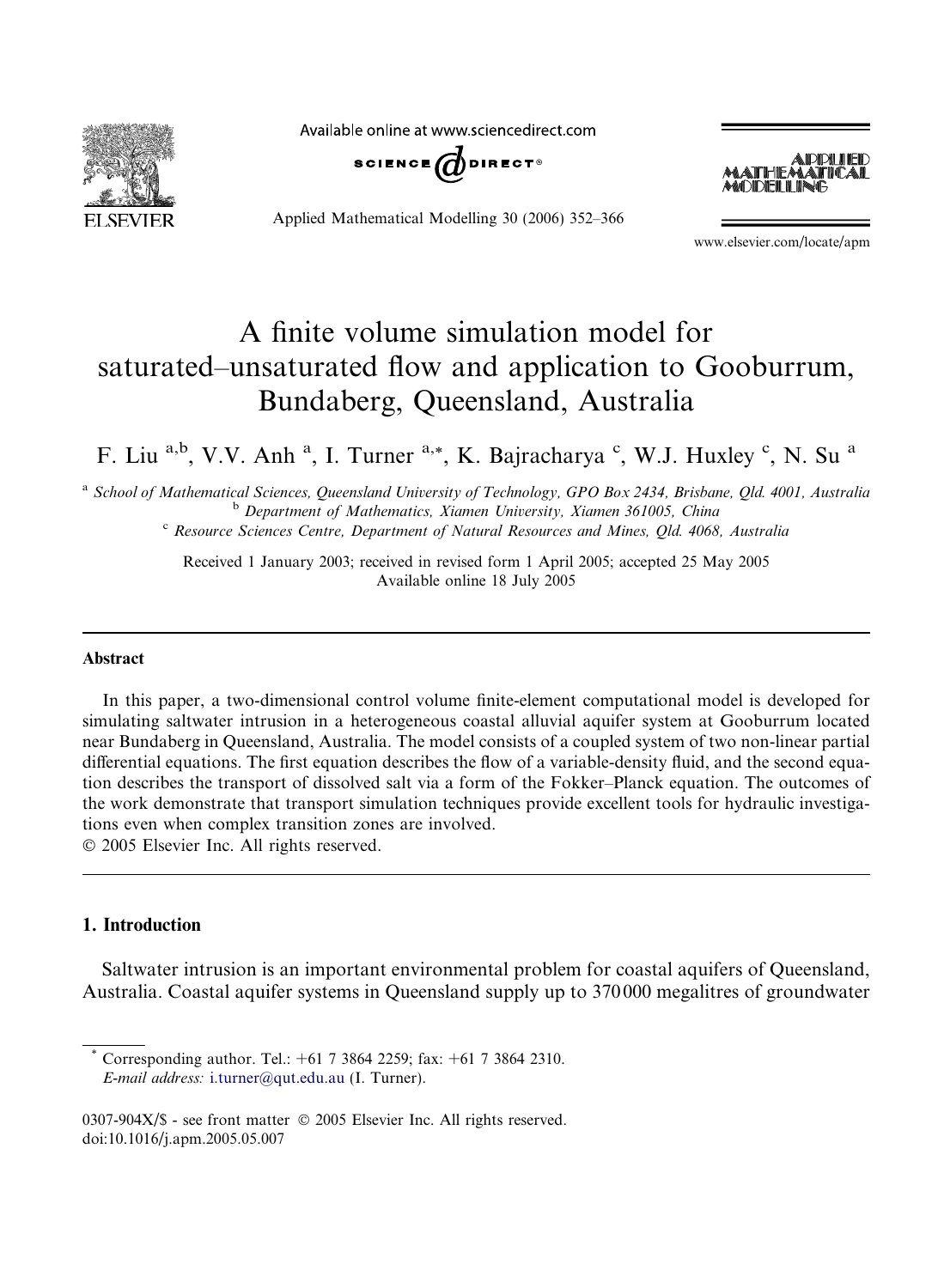per annum for irrigation, industrial and town water purposes. In this paper, a coastal alluvial aquifer system is studied as a test case. This particular aquifer system, which comprises the tertiary Elliott formation and Fairymead beds, has supplied water for irrigation during the past 40 years. A major problem that has arisen is that excessive demand for groundwater in these coastal areas has stretched the aquifers beyond their long-term yield and resulted in saltwater intrusion with a substantial loss of agricultural land [\[1\]](#page--1-0). Since the 1960s, 12 500 ha of land in Gooburrum alone have been lost to saltwater intrusion and the saltwater interface is estimated to be currently moving at around 100 m per annum in the highly permeable channels [\[2\]](#page--1-0).

The dynamics of the circulation of saltwater in the region is still not well understood. Saturated–unsaturated, variable-density flow and transport modelling is a difficult problem, which is compounded by the fact that the regional aquifer in the Bundaberg area is unconfined, whereby the water surface fluctuates with time.

In this paper, a two-dimensional control volume finite-element model is developed to simulate saltwater intrusion in a vertical section of the heterogeneous aquifer system at Gooburrum. The research demonstrates that transport simulation techniques provide excellent tools for hydraulic investigation even when complex transition zones are involved. Furthermore, such tools have potential for assisting strategic decision making concerning water resource management.

### 2. Problem formulation

Groundwater level contours of the Bundaberg area indicate that the major flow direction of water in the upper aquifer is from the southwest to the northeast with the discharge mainly to the ocean [\[23\].](#page--1-0) Under such circumstances, preliminary assessments made from two-dimensional simulations can be reasonably informative. Here, a two-dimensional density-dependent, saturated and unsaturated flow and transport computational model is used to analyse the Bundaberg groundwater system. For this study, one vertical section is modelled (refer to section  $A-A'$  in Fig. 1). The illustrated section  $A-A'$  runs from the Pacific Ocean near Moore Park to a point about 14 km to the southwest of Moore Park. Note that the orientation of the vertical section



Fig. 1. Plan view of Gooburrum area.